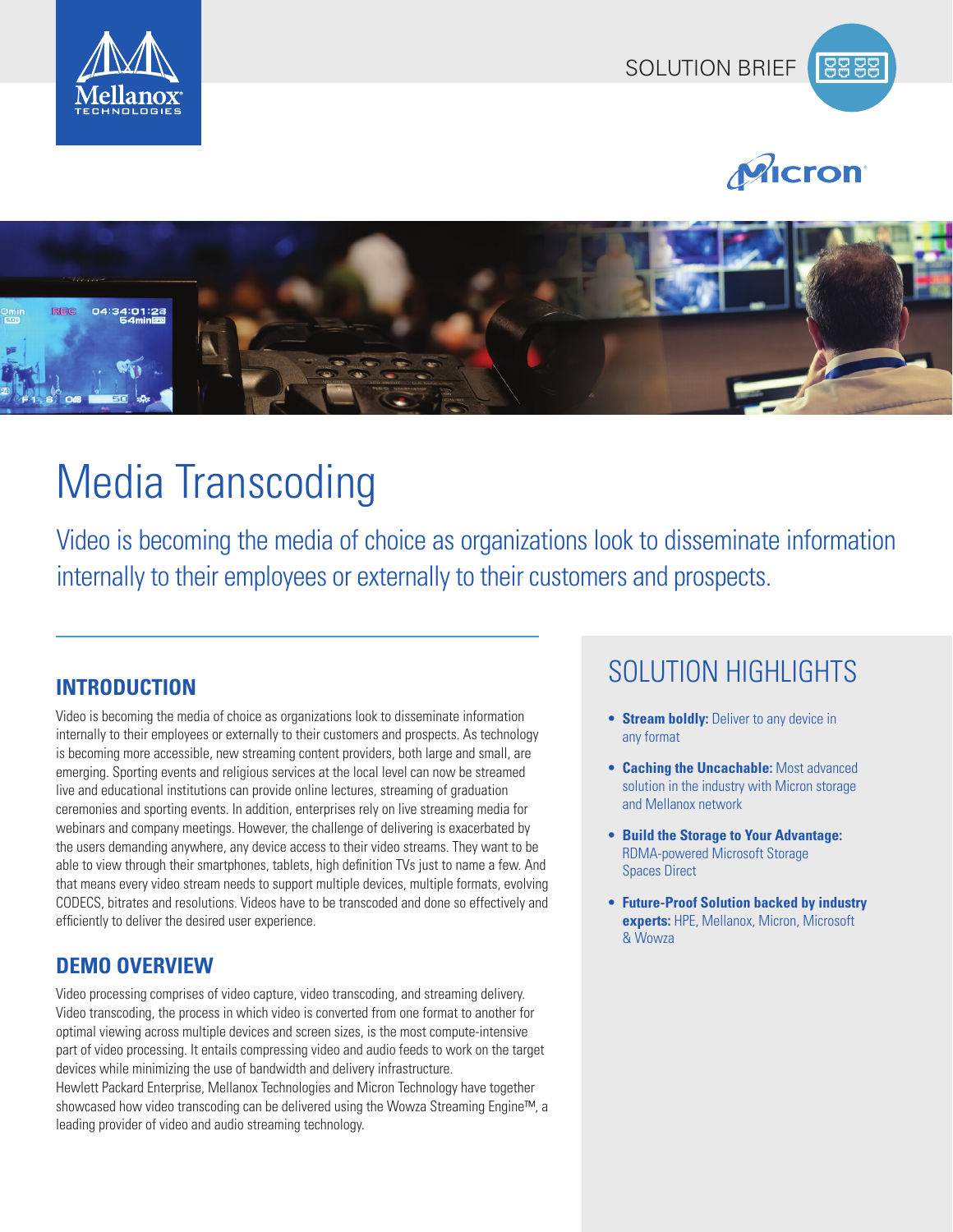

**Demo Setup:**

The demo setup consists of three servers: two storage servers and a media server running Microsoft Server 2016 operating system. While the media server is configured to run Wowza live streaming application, the two storage servers are configured to run Microsoft Storage Spaces Direct delivering encoded video streams at different resolutions to the media server. Storage Spaces Direct is a highly scalable software defined storage at a fraction of cost of traditional SAN or NAS arrays. Using VideoLAN VLC media player on one of the storage serves, the video feed is multicast to the media server running Wowza live streaming applications. In addition, with native RDMA support, it not only enables faster data replication across storage tiers but also faster video stream access from the media server. The servers are interconnected with 100Gb/s connectivity using HPE StorFabrics M-series switches (HPE SN2100M).

## **Test Details:**

Two types of tests were run: transcoding and transrating. In both the cases, the input was a stream from a high, single bitrate media file and the output was one or more sets of multiple bitrate H.264 streams at 4 different resolutions: 160p, 240p, 360l and 720p

Further, the tests were run starting with a single ingestion channel to multiple channels (multiple transcoding streams), until at least one of the following saturation criteria are met:

- 1. CPU Utilization = 80% & Memory Utilization > 80%
- 2. Frame errors in the streaming engine: Skipped frames / All Frames On / Keyframe alignment error
- 3. Video quality problem during playback

# **Storage Server 1 & 2**

- Server: HPE ProLiant DL380 Gen9
- Processor: Xeon E5-2697v4 36 cores
- Memory: 32 GB
- SSD: Micron Technology's 5100 SATA SSD
- OS: Windows 2016 Server RS3, running Microsoft Storage Spaces Direct
- Network: Mellanox ConnectX-4® 100GbE RDMA capable adapters
- Application software: VideoLAN VLC Media Player

# **Media Server**

- Server: HPE ProLiant DL380 Gen9,
- Processor: Xeon E5-2697v4 36 cores
- Memory: 256GB (8 X 32GB), plus 8GB NVDIMM
- SSD: Micron Technology's 5100 SATA SSD
- OS: Windows 2016 Server RS3
- Network: Mellanox ConnectX-4® 100GbE RDMA capable adapters
- Application software: Wowza Streaming Server with the transcoding add-on.
- Performance monitoring software: SAR

*Table 1: System Under Test (SUT)*

# **Test Results**